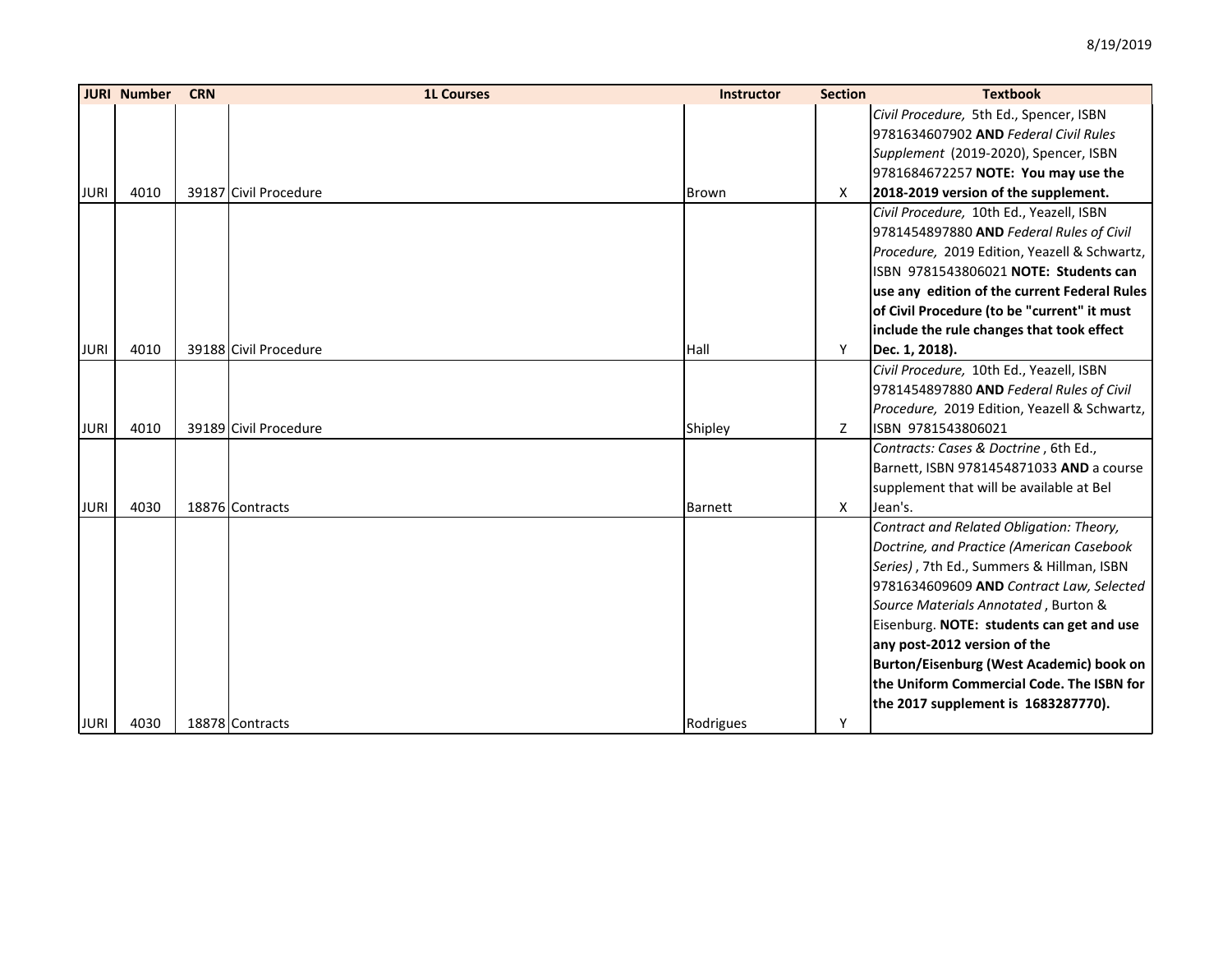|             |      |                       |         |                | Contract and Related Obligation: Theory,<br>Doctrine, and Practice (American Casebook<br>Series), 7th Ed., Summers & Hillman, ISBN<br>9781634609609 AND Contract Law, Selected<br>Source Materials Annotated, Burton &<br>Eisenburg. NOTE: students can get and use<br>any post-2012 version of the<br>Burton/Eisenburg (West Academic) book on<br>the Uniform Commercial Code. The ISBN for<br>the 2017 supplement is 1683287770). |
|-------------|------|-----------------------|---------|----------------|-------------------------------------------------------------------------------------------------------------------------------------------------------------------------------------------------------------------------------------------------------------------------------------------------------------------------------------------------------------------------------------------------------------------------------------|
| <b>JURI</b> | 4030 | 18879 Contracts       | Coenen  | Z              |                                                                                                                                                                                                                                                                                                                                                                                                                                     |
|             |      |                       |         |                | A Lawyer Writes: A Practical Guide to Legal<br>Analysis, 3rd Ed., Coughlin et al., ISBN                                                                                                                                                                                                                                                                                                                                             |
|             |      |                       |         |                | 9781531008765 AND purchase of online                                                                                                                                                                                                                                                                                                                                                                                                |
|             |      |                       |         |                | subscription to Core Grammar. Professor will                                                                                                                                                                                                                                                                                                                                                                                        |
|             |      |                       |         |                | provide purchase instructions in class.                                                                                                                                                                                                                                                                                                                                                                                             |
| <b>JURI</b> | 4071 | 28355 Legal Writing I | Hale    | X1             |                                                                                                                                                                                                                                                                                                                                                                                                                                     |
|             |      |                       |         |                | Legal Writing by Design, 2nd Ed., Rambo &                                                                                                                                                                                                                                                                                                                                                                                           |
|             |      |                       |         |                | Pflaum, ISBN 9781594608599 AND purchase                                                                                                                                                                                                                                                                                                                                                                                             |
|             |      |                       |         |                | of online subscription to Core Grammar.                                                                                                                                                                                                                                                                                                                                                                                             |
|             |      |                       |         |                | Professor will provide purchase instructions                                                                                                                                                                                                                                                                                                                                                                                        |
| <b>JURI</b> | 4071 | 28369 Legal Writing I | Trimble | X <sub>2</sub> | in class.                                                                                                                                                                                                                                                                                                                                                                                                                           |
|             |      |                       |         |                | Legal Writing - Process, Analysis, and                                                                                                                                                                                                                                                                                                                                                                                              |
|             |      |                       |         |                | Organization,                                                                                                                                                                                                                                                                                                                                                                                                                       |
|             |      |                       |         |                | 6th Edition, Edwards, ISBN 9781454841548                                                                                                                                                                                                                                                                                                                                                                                            |
|             |      |                       |         |                | AND Practical Guide to Legal Writing & Legal                                                                                                                                                                                                                                                                                                                                                                                        |
|             |      |                       |         |                | Method, 6 Ed., Dernbach, ISBN                                                                                                                                                                                                                                                                                                                                                                                                       |
|             |      |                       |         |                | 9781454880813 AND purchase of online                                                                                                                                                                                                                                                                                                                                                                                                |
|             |      |                       |         |                | subscription to Core Grammar. Professor will                                                                                                                                                                                                                                                                                                                                                                                        |
| <b>JURI</b> | 4071 | 28370 Legal Writing I | Clutter | Y1             | provide purchase instructions in class.                                                                                                                                                                                                                                                                                                                                                                                             |
|             |      |                       |         |                | Legal Writing: Process, Analysis and                                                                                                                                                                                                                                                                                                                                                                                                |
|             |      |                       |         |                | Organization, 7th Edition, Edwards, ISBN                                                                                                                                                                                                                                                                                                                                                                                            |
|             |      |                       |         |                | 9781454895916 AND purchase of online                                                                                                                                                                                                                                                                                                                                                                                                |
|             |      |                       |         |                | subscription to Core Grammar. Professor will                                                                                                                                                                                                                                                                                                                                                                                        |
| <b>JURI</b> | 4071 | 28371 Legal Writing I | Conner  | Y2             | provide purchase instructions in class.                                                                                                                                                                                                                                                                                                                                                                                             |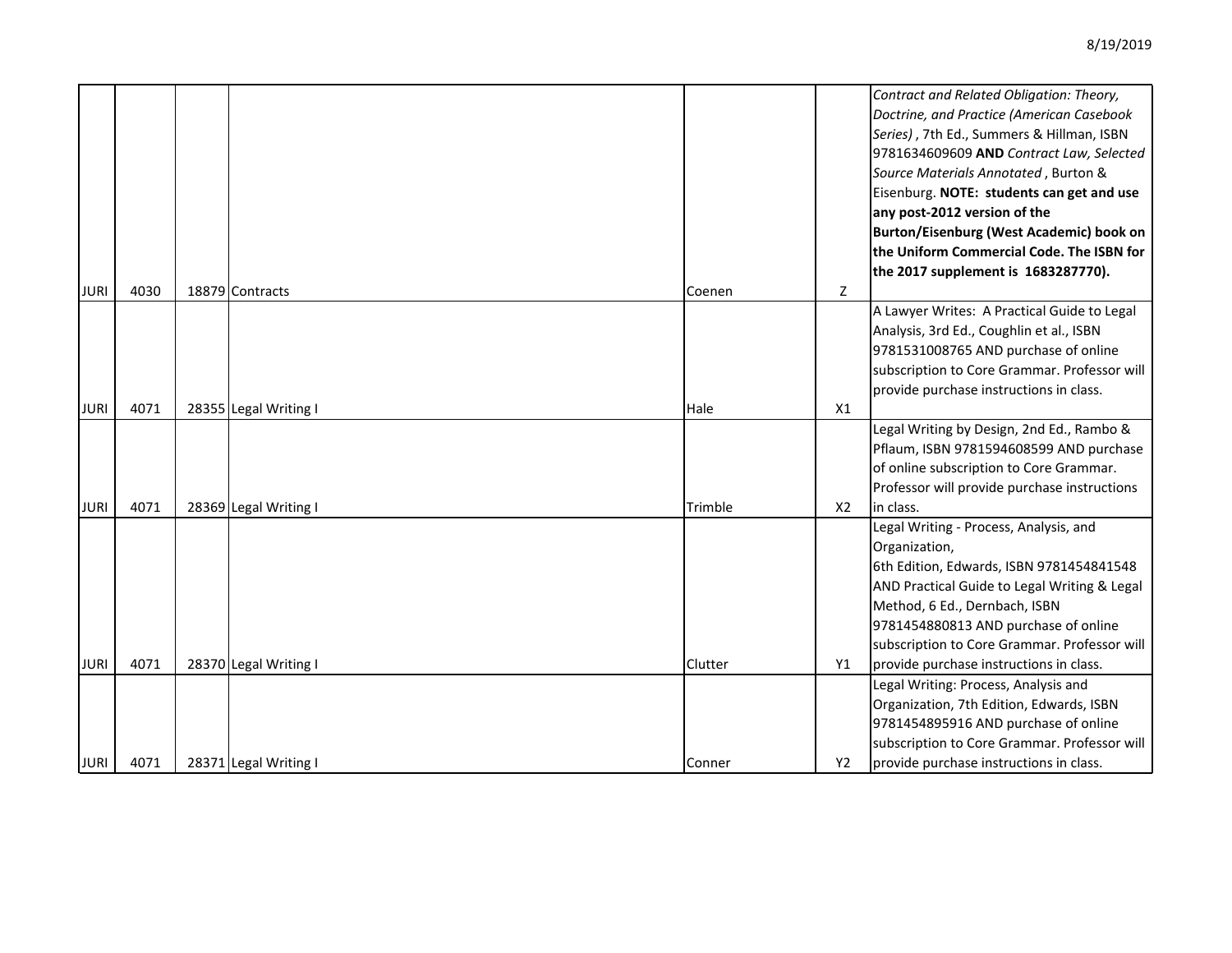|             |      |                        |                 |                | Bluebook: Uniform System of Citation, 20th     |
|-------------|------|------------------------|-----------------|----------------|------------------------------------------------|
|             |      |                        |                 |                | Edition, Harvard Law Review, ISBN              |
|             |      |                        |                 |                | 9780692400197 AND a packet from Bel            |
|             |      |                        |                 |                | Jean's. ANDpurchase of online subscription     |
|             |      |                        |                 |                | to Core Grammar. Professor will provide        |
|             |      |                        |                 |                | purchase instructions in class. NOTE: You will |
|             |      |                        |                 |                | be using the Bluebook all 3 years of Law       |
| <b>JURI</b> | 4071 | 28373 Legal Writing I  | Mangan          | Z1             | School.                                        |
|             |      |                        |                 |                | Legal Writing & Analysis, 4th Edition,         |
|             |      |                        |                 |                | Edwards, ISBN 9781454857983 AND                |
|             |      |                        |                 |                | purchase of online subscription to Core        |
|             |      |                        |                 |                | Grammar. Professor will provide purchase       |
| JURI        | 4071 | 28374 Legal Writing I  | <b>Nesset</b>   | Z <sub>2</sub> | instructions in class.                         |
|             |      |                        |                 |                | The Bluebook: A Uniform System of Citation,    |
|             |      |                        |                 |                | 20th ed., 2015. ISBN 978069240019 AND          |
|             |      |                        |                 |                | User's Guide to The Bluebook, Revised for      |
|             |      |                        |                 |                | the twentieth edition. Hein & Co. ISBN         |
| <b>JURI</b> | 4072 | 35233 Legal Research I | <b>Striepe</b>  | X1             | 9780837740171                                  |
|             |      |                        |                 |                | The Bluebook: A Uniform System of Citation,    |
|             |      |                        |                 |                | 20th ed., 2015. ISBN 978069240019 AND          |
|             |      |                        |                 |                | User's Guide to The Bluebook, Revised for      |
|             |      |                        |                 |                | the twentieth edition. Hein & Co. ISBN         |
| JURI        | 4072 | 35234 Legal Research I | Taylor          | X2             | 9780837740171                                  |
|             |      |                        |                 |                | The Bluebook: A Uniform System of Citation,    |
|             |      |                        |                 |                | 20th ed., 2015. ISBN 978069240019 AND          |
|             |      |                        |                 |                | User's Guide to The Bluebook, Revised for      |
|             |      |                        |                 |                | the twentieth edition. Hein & Co. ISBN         |
| <b>JURI</b> | 4072 | 35235 Legal Research I | Watson          | Y1             | 9780837740171                                  |
|             |      |                        |                 |                | The Bluebook: A Uniform System of Citation,    |
|             |      |                        |                 |                | 20th ed., 2015. ISBN 978069240019 AND          |
|             |      |                        |                 |                | User's Guide to The Bluebook, Revised for      |
|             |      |                        |                 |                | the twentieth edition. Hein & Co. ISBN         |
| <b>JURI</b> | 4072 | 35236 Legal Research I | Simmons/Wolfson | Y2             | 9780837740171                                  |
|             |      |                        |                 |                | The Bluebook: A Uniform System of Citation,    |
|             |      |                        |                 |                | 20th ed., 2015. ISBN 978069240019 AND          |
|             |      |                        |                 |                | User's Guide to The Bluebook, Revised for      |
|             |      |                        |                 |                | the twentieth edition. Hein & Co. ISBN         |
| JURI        | 4072 | 35237 Legal Research I | Bradley         | Z1             | 9780837740171                                  |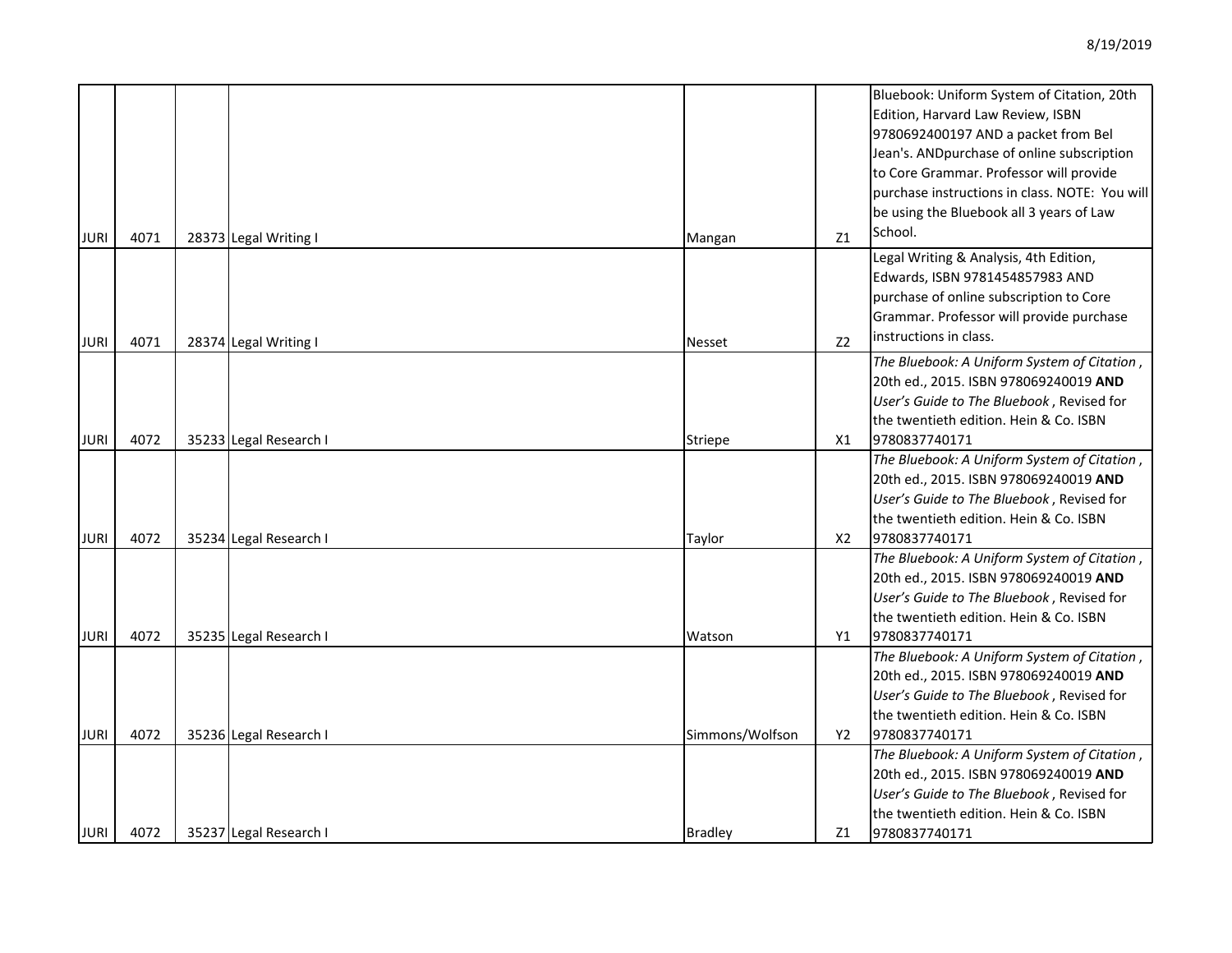|             |                    |             |                                                     |                   |                | The Bluebook: A Uniform System of Citation,   |
|-------------|--------------------|-------------|-----------------------------------------------------|-------------------|----------------|-----------------------------------------------|
|             |                    |             |                                                     |                   |                | 20th ed., 2015. ISBN 978069240019 AND         |
|             |                    |             |                                                     |                   |                | User's Guide to The Bluebook, Revised for     |
|             |                    |             |                                                     |                   |                | the twentieth edition. Hein & Co. ISBN        |
| JURI        | 4072               |             | 35238 Legal Research I                              | <b>Tubinis</b>    | Z <sub>2</sub> | 9780837740171                                 |
|             |                    |             |                                                     |                   |                | Tort Law, 4th Ed., Goldberg, ISBN             |
| JURI        | 4120               | 18896 Torts |                                                     | E. Burch          | X              | 9781454868200                                 |
|             |                    |             |                                                     |                   |                | Cases and Materials on Torts, 11th Ed.,       |
| JURI        | 4120               | 18897 Torts |                                                     | Wells             | Y              | Epstein & Sharkey, ISBN 9781454868255         |
|             |                    |             |                                                     |                   |                | Tort Law and Alternatives, 10th Edition,      |
| JURI        | 4120               | 18898 Torts |                                                     | Weeks             | Z              | Franklin and Rabin, ISBN 9781634593007        |
|             | <b>JURI Number</b> | <b>CRN</b>  | <b>Upper Level Courses</b>                          | <b>Instructor</b> | <b>Section</b> | <b>Textbook</b>                               |
|             |                    |             |                                                     |                   |                | Judicial Clerkships: A Practical Guide,       |
|             |                    |             |                                                     |                   |                | Dunnewold,                                    |
| JURI        | 4088               |             | 34893 Writing for Judicial Clerkships               | Clutter           | Α              | ISBN 9781594606410                            |
|             |                    |             |                                                     |                   |                | A Practical Guide to Appellate Advocacy, 3rd  |
| JURI        | 4150               |             | 18908 Appellate Advocacy                            | T. Burch          | Α              | Edition, Beazley, ISBN 9780735585102          |
|             |                    |             |                                                     |                   |                | The Complete Legal Writer, 1st Ed., Chew,     |
| <b>JURI</b> | 4160               |             | 433303 Advanced Writing Seminar: Appellate Practice | Mangan            | Α              | ISBN 9781611638127                            |
|             |                    |             |                                                     |                   |                | Constitutional Law, Schwartz & Ringhand,      |
| JURI        | 4190               |             | 18913 Constitutional Law II                         | Ringhand          | A              | 2nd Ed., ISBN 9781531004545                   |
| JURI        | 4197               |             | 43158 The Press and the Constitution                | West              | A              | No Textbook required.                         |
|             |                    |             |                                                     |                   |                | Commentaries & Cases on Law of Business,      |
|             |                    |             |                                                     |                   |                | 5th Ed., Allen, ISBN 9781454870616 AND        |
|             |                    |             |                                                     |                   |                | <b>Corporations and Other Business</b>        |
|             |                    |             |                                                     |                   |                | Organizations, Statutes, Rules, Materials and |
|             |                    |             |                                                     |                   |                | Forms 2019, Eisenberg, ISBN                   |
| JURI        | 4210               |             | 18914 Corporations                                  | <b>Bruner</b>     | Α              | 9781642429312                                 |
|             |                    |             |                                                     |                   |                | Business Organizations, 4th Ed., Smith &      |
|             |                    |             |                                                     |                   |                | Williams, ISBN 9781454868361 AND              |
|             |                    |             |                                                     |                   |                | <b>Corporations and other Business</b>        |
|             |                    |             |                                                     |                   |                | Organizations: Selected Statutes, Rules,      |
|             |                    |             |                                                     |                   |                | Materials, and Forms, 2018 Edition, O'Kelley  |
| JURI        | 4210               |             | 19087 Corporations                                  | <b>Durkee</b>     | B              | & Thompson,                                   |
| JURI        | 4213               |             | 35023 Legal Negotiation and Settlement              | McNiff            | Α              | No Textbook required.                         |
| JURI        | 4215               |             | 18918 Anatomy of a Mergers and Aquisition Deal      | Morgan            | Α              | No Textbook required.                         |
|             |                    |             |                                                     |                   |                | <b>Bankruptcy Simulations: A Bridge to</b>    |
|             |                    |             |                                                     |                   |                | Practice, 1st Edition, White et al., ISBN     |
| JURI        | 4225               |             | 39793 Bankruptcy Litigation                         | Levengood         | Α              | 9781634603188                                 |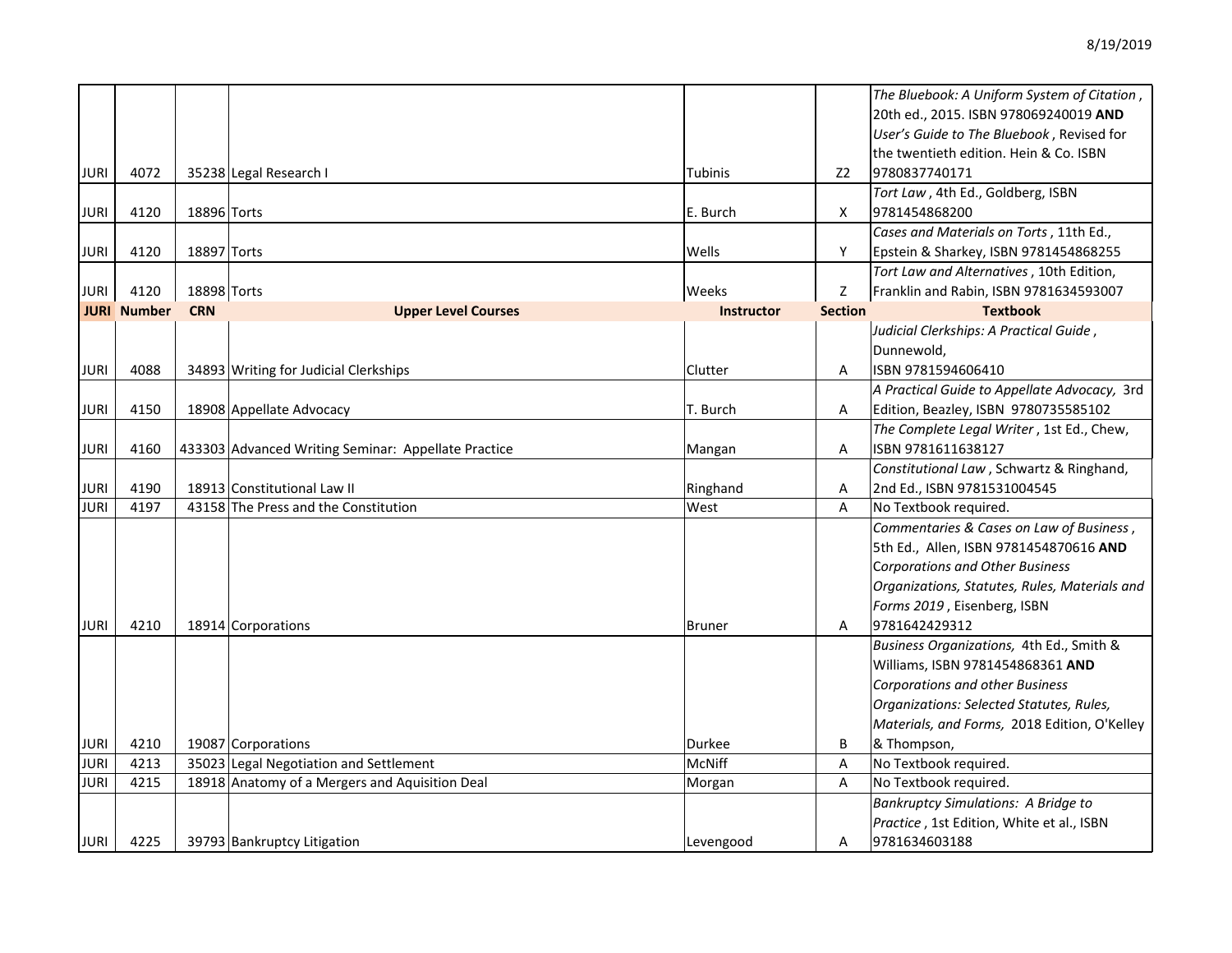| <b>JURI</b> | 4230 | 43159 Stare Decisis Seminar           | Miller         | A | No Textbook required.                         |
|-------------|------|---------------------------------------|----------------|---|-----------------------------------------------|
|             |      |                                       |                |   | Merritt and Simmons's Learning Evidence:      |
|             |      |                                       |                |   | From the Federal Rules to the Courtroom, 4th  |
|             |      |                                       |                |   | eBook and Learning Library, ISBN              |
|             |      |                                       |                |   | 9781640203860 NOTE: The book comes            |
|             |      |                                       |                |   | with an electronic "learning library" that we |
|             |      |                                       |                |   | will use frequently. Students have three      |
|             |      |                                       |                |   | options for obtaining the book and            |
|             |      |                                       |                |   | electronic materials:                         |
|             |      |                                       |                |   | (1) purchase a new print copy of the book,    |
|             |      |                                       |                |   | which comes with access to the e-book and     |
|             |      |                                       |                |   | learning library;                             |
|             |      |                                       |                |   | (2) purchase the e-book, which includes       |
|             |      |                                       |                |   | access to the learning library; or            |
|             |      |                                       |                |   | (3) purchase a used copy of the book or rely  |
|             |      |                                       |                |   | on the law library's reserve copy of the book |
|             |      |                                       |                |   | for reading assignments and separately        |
|             |      |                                       |                |   | purchase access to the learning library (for  |
|             |      |                                       |                |   | $$35$ ).                                      |
| <b>JURI</b> | 4250 | 27039 Evidence                        | Mayson         | Α |                                               |
| <b>JURI</b> | 4277 | 43160 Criminal Justice Reform         | Mayson         | A | No Textbook required.                         |
| <b>JURI</b> | 4278 | 39565 Criminal Law Drafting           | A. Trimble     | A | No Textbook required.                         |
|             |      |                                       |                |   | Estates & Trusts Cases & Materials, 5th Ed.,  |
| JURI        | 4280 | 19092 Trusts and Estates I            | Milot          | A | Sterk, ISBN 9781609303280                     |
|             |      |                                       |                |   | Regulation of Lawyers (Casebook) (2015        |
|             |      |                                       |                |   | edition), 10th Ed., Gillers, ISBN             |
|             |      |                                       |                |   | 9781454878452 AND Regulation of Lawyers:      |
|             |      |                                       |                |   | Statutes & Standards, Concise Edition 2019,   |
|             |      |                                       |                |   | Gillers, ISBN 9781543804300 AND Man for       |
|             |      |                                       |                |   | All Seasons, Bolt, ISBN 9780679728221         |
| <b>JURI</b> | 4300 | 19090 The Law and Ethics of Lawyering | Chapman        | A |                                               |
|             |      |                                       |                |   | Administrative Law, 4th Ed., Rogers, ISBN     |
| JURI        | 4320 | 19093 Administrative Law              | <b>Barnett</b> | A | 9781454878780                                 |
|             |      |                                       |                |   | Antitrust Law and Trade Regulation: Cases     |
|             |      |                                       |                |   | and Materials, 7th Ed., Melamed et al., ISBN  |
| JURI        | 4340 | 43161 Antitrust Law                   | Miller         | A | 9781634595049                                 |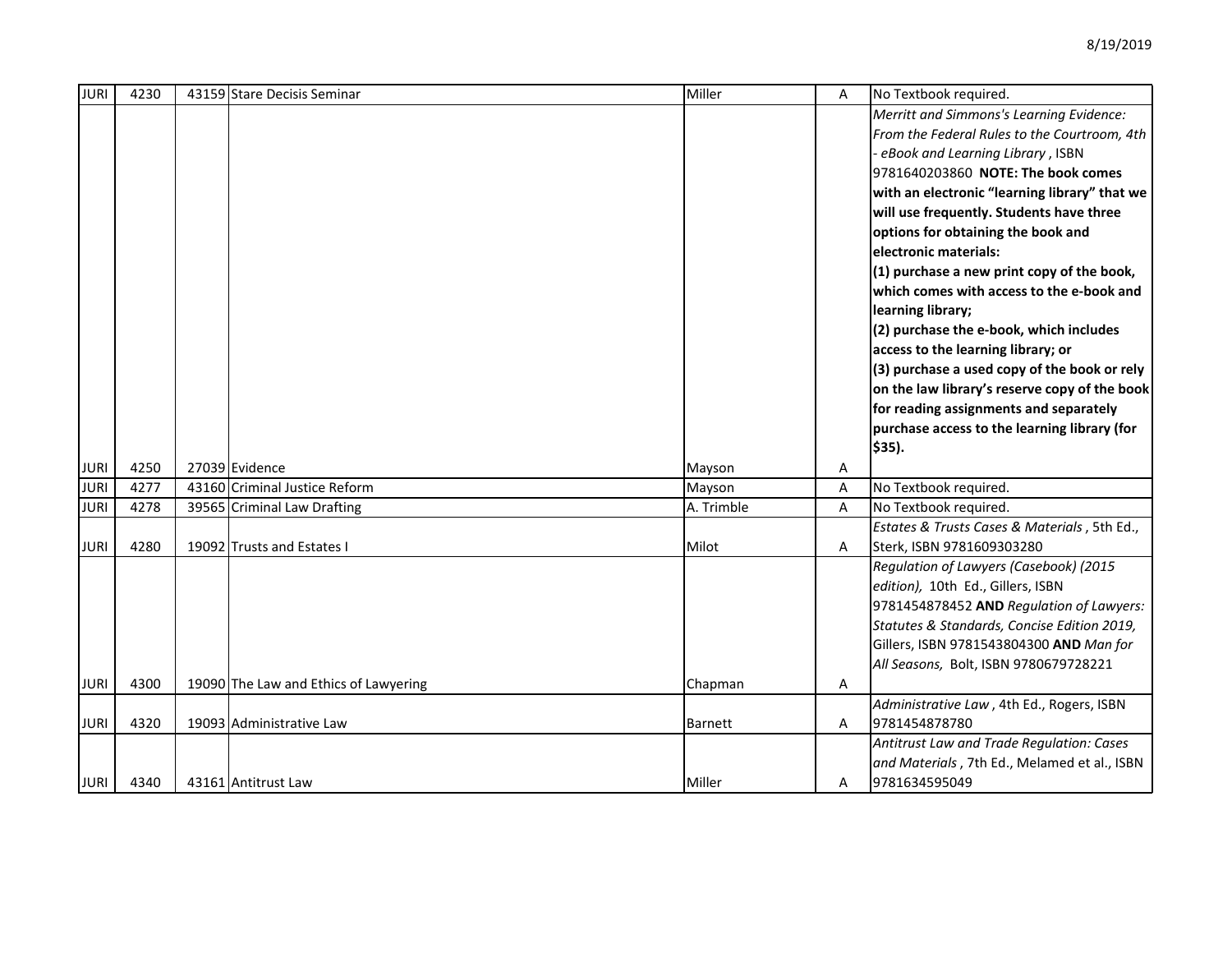|             |      |                                                 |               |   | Law of Debtors & Creditors, 7th Ed., Warren,   |
|-------------|------|-------------------------------------------------|---------------|---|------------------------------------------------|
|             |      |                                                 |               |   | ISBN 9781454822387 AND Comprehensive           |
|             |      |                                                 |               |   | Commercial Law, 2019 Statutory                 |
| <b>JURI</b> | 4360 | 34972 Bankruptcy                                | Simon         | Α | Supplement, Warren                             |
| <b>JURI</b> | 4390 | 43484 Military Law                              | Magee         | A | No textbook required.                          |
|             |      |                                                 |               |   | Constitutional Torts, 4th Ed. Nahmod et al.,   |
| JURI        | 4420 | 26908 Constitutional Litigation Seminar         | Wells         | Α | ISBN 9781632815507                             |
|             |      |                                                 |               |   | Foreign Relations Law: Cases and Materials,    |
|             |      |                                                 |               |   | 6th Ed., Bradley & Goldsmith, ISBN             |
| <b>JURI</b> | 4425 | 43162 Foreign Affairs and National Security Law | Cohen         | Α | 9781454876434                                  |
|             |      |                                                 |               |   | Criminal Procedure, Principles, Policies &     |
|             |      |                                                 |               |   | Perspectives, 6th Ed., Dressler, ISBN          |
| <b>JURI</b> | 4460 | 19096 Criminal Procedure                        | Gabriel       | Α | 9781634603164                                  |
| <b>JURI</b> | 4581 | 39233 Persuading the Judge and Jury             | Burch /Jordan | A | No Textbook required.                          |
|             |      |                                                 |               |   | Democracy and Distrust, Ely, ISBN              |
|             |      |                                                 |               |   | 0674196376 AND The Nine: Inside the Secret     |
|             |      |                                                 |               |   | World of the Supreme Court, Toobin, ISBN       |
| JURI        | 4585 | 39191 The Supreme Court                         | Coenen        | Α | 1400096790                                     |
|             |      |                                                 |               |   | U.S. International Taxation, Cases and         |
|             |      |                                                 |               |   | Materials (University Casebook Series), 4th    |
|             |      |                                                 |               |   | Edl, Avi-Yonah et al, ISBN 9781683286509       |
|             | 4710 |                                                 |               |   |                                                |
| <b>JURI</b> |      | 39237 International Taxation                    | Schueneman    | A |                                                |
|             |      |                                                 |               |   | Children and the Law, 6th Ed., Abrams, ISBN    |
| JURI        | 4750 | 43164 Children in the Legal System              | Dennis        | A | 9781634604888                                  |
|             |      |                                                 |               |   | Labor Law (Casebook), 16th edition, Cox,       |
|             |      |                                                 |               |   | ISBN 9781628101515 AND Cox and Bok's           |
|             |      |                                                 |               |   | Labor Law, Cases and Materials, 2019           |
|             |      |                                                 |               |   | Statutory Appendix and Case Supplement,        |
| <b>JURI</b> | 4760 | 26882 Labor Law                                 | Johnson       | Α | Cox, ISBN 9781684671472                        |
|             |      |                                                 |               |   | ADR in Workplace (Casebook), 3rd Edition,      |
| JURI        | 4770 | 34915 Labor Arbitration                         | Hagaman       | A | Cooper, ISBN 9780314195883                     |
|             |      |                                                 |               |   | Real Estate Transactions, Problems, Cases, and |
|             |      |                                                 |               |   | Materials, 5th Ed., Malloy, ISBN 9781454871064 |
| <b>JURI</b> | 4780 | 43165 Real Estate Transactions                  | Hall          | Α |                                                |
| <b>JURI</b> | 4790 | 43166 Land Use                                  | Turner        | Α | No Textbook required.                          |
|             |      |                                                 |               |   | Election Law, 6th Edition, Lowenstein &        |
| <b>JURI</b> | 4825 | 39303 Election Law                              | Ringhand      | A | Hasen, ISBN 9781531004729                      |
|             |      |                                                 |               |   | Religion & the Constitution, 4th Ed.,          |
| <b>JURI</b> | 4833 | 43167 Law and Religion                          | Chapman       | A | McConnell, ISBN 9781454868262                  |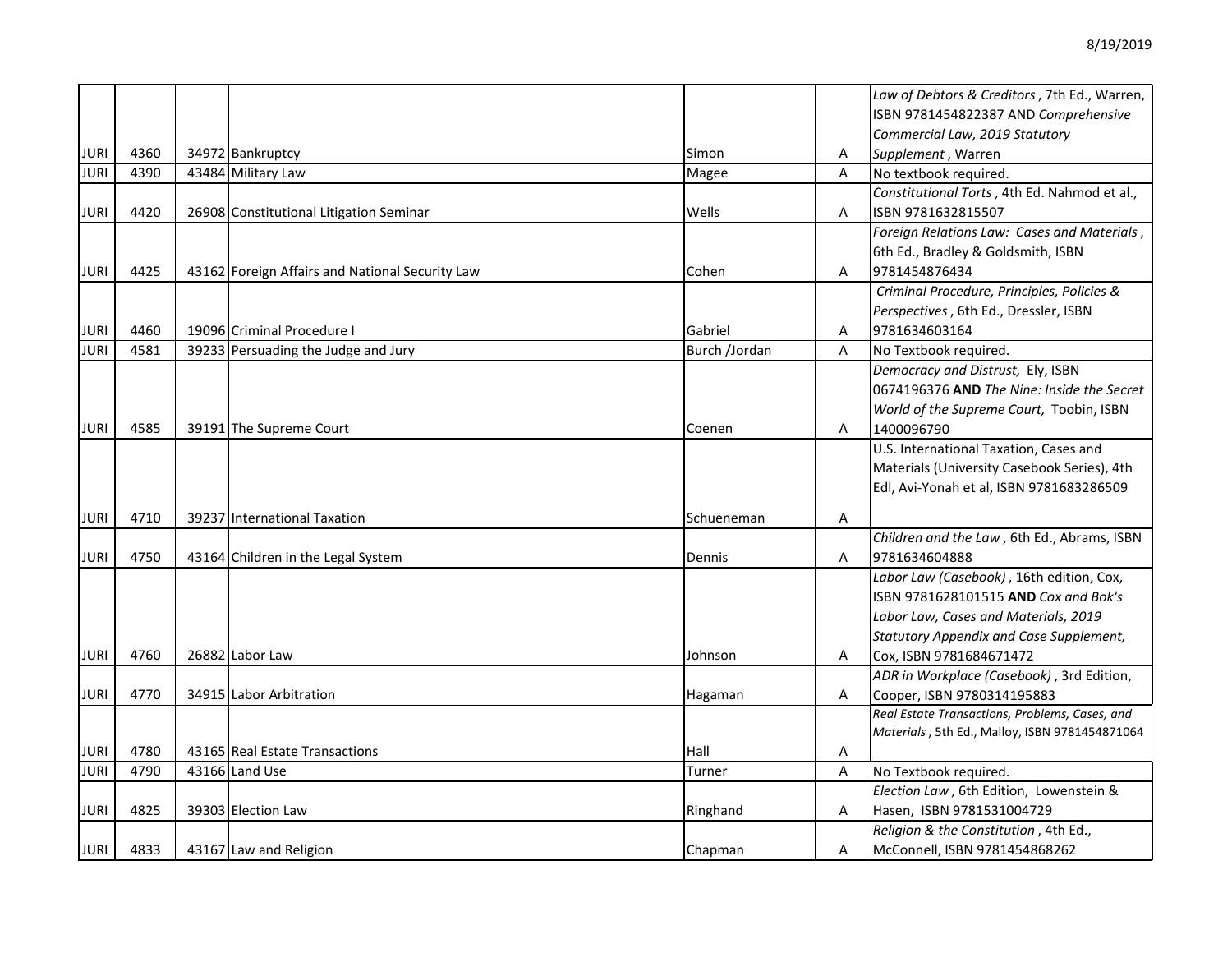|             |       |             |                                                            |                 |   | Statutory Interpretation: A Practical         |
|-------------|-------|-------------|------------------------------------------------------------|-----------------|---|-----------------------------------------------|
|             |       |             |                                                            |                 |   | Lawyering Course, 2nd Ed., Levin, ISBN        |
| <b>JURI</b> | 4880  |             | 34889 Statutory Interpretation and the Legislative Process | Levin           | Α | 0314286632                                    |
| <b>JURI</b> | 4900  |             | 34912 State and Local Governments                          | Flanigan        | A | No Textbook Required                          |
|             |       |             |                                                            |                 |   | Trademark Law: An Open source Casebook        |
|             |       |             |                                                            |                 |   | (Version 6, July 2019) Barton Beebe.          |
|             |       |             |                                                            |                 |   | Electronic versions of the book are available |
|             |       |             |                                                            |                 |   | at no cost at http://tmcasebook.org/. On-     |
|             |       |             |                                                            |                 |   | demand printed copies of Version 6.0 are      |
|             |       |             |                                                            |                 |   | available on a royalty-free, at-cost basis    |
|             |       |             |                                                            |                 |   | through Amazon. Due to page limit             |
|             |       |             |                                                            |                 |   | restrictions, the book appears in two         |
|             |       |             |                                                            |                 |   | volumes . Volume 1 (Parts I-II) (\$13.16).    |
|             |       |             |                                                            |                 |   | Volume 2 (Parts III-VI) (\$7.10)              |
| <b>JURI</b> | 4930  |             | 31817 Trademark Law                                        | <b>Brewster</b> | Α |                                               |
|             |       |             |                                                            |                 |   | Trial Techniques & Trials, 9th Ed., Mauet,    |
| <b>JURI</b> | 5040  |             | 19111 Trial Practice Seminar                               | Redmon          | Α | ISBN 9781454822332                            |
|             |       |             |                                                            |                 |   | Trial Techniques & Trials, 9th Ed., Mauet,    |
|             |       |             |                                                            |                 |   | ISBN 9781454822332 NOTE: It does not          |
|             |       |             |                                                            |                 |   | have to be the most recent edition of the     |
| <b>JURI</b> | 5040  |             | 19112 Trial Practice Seminar                               | Casey           | B | text.                                         |
| <b>JURI</b> | 5085  | 43168 Deals |                                                            | <b>Bruner</b>   | A | Materials provided via TWEN                   |
|             |       |             |                                                            |                 |   | Taxation of Individual Income, 12th Ed.,      |
|             |       |             |                                                            |                 |   | Burke ISBN 9781531008727 AND Federal          |
|             |       |             |                                                            |                 |   | Income Tax: Code & Regulations--Selected      |
|             |       |             |                                                            |                 |   | Sections (2018-2019), Dickinson, ISBN         |
| <b>JURI</b> | 5120  |             | 34991 Federal Income Tax                                   | Polsky          | A | 9780808050117                                 |
|             |       |             |                                                            |                 |   | Environmental Regulation, 8th Edition,        |
| <b>JURI</b> | 5280  |             | 34962 Environmental Law                                    | Fowler          | A | Percival, ISBN 9781454882114                  |
|             |       |             |                                                            |                 |   | Modern Family Law, 6th Ed., Weisberg &        |
| <b>JURI</b> | 5330  |             | 31109 Family Law                                           | Dennis          | Α | Appleton, ISBN 9781454870050                  |
| <b>JURI</b> | 5380  |             | 19148 International Legal Research                         | Burnett         | Α | No Textbook required.                         |
| <b>JURI</b> | 5440  |             | 39193 Ethics in Litigation                                 | Brown           | Α | No Textbook required.                         |
|             |       |             |                                                            |                 |   | Writing for Litigation, Bridges, ISBN         |
| <b>JURI</b> | 5455E |             | 34956 Document Drafting: Litigation                        | Trimble         | A | 9781454802730                                 |
|             |       |             |                                                            |                 |   | Oxford Handbook of American Sports Law,       |
| <b>JURI</b> | 5550  |             | 39284 Sports Law                                           | Cooper/Heller   | Α | McCann, ISBN 9780190465957                    |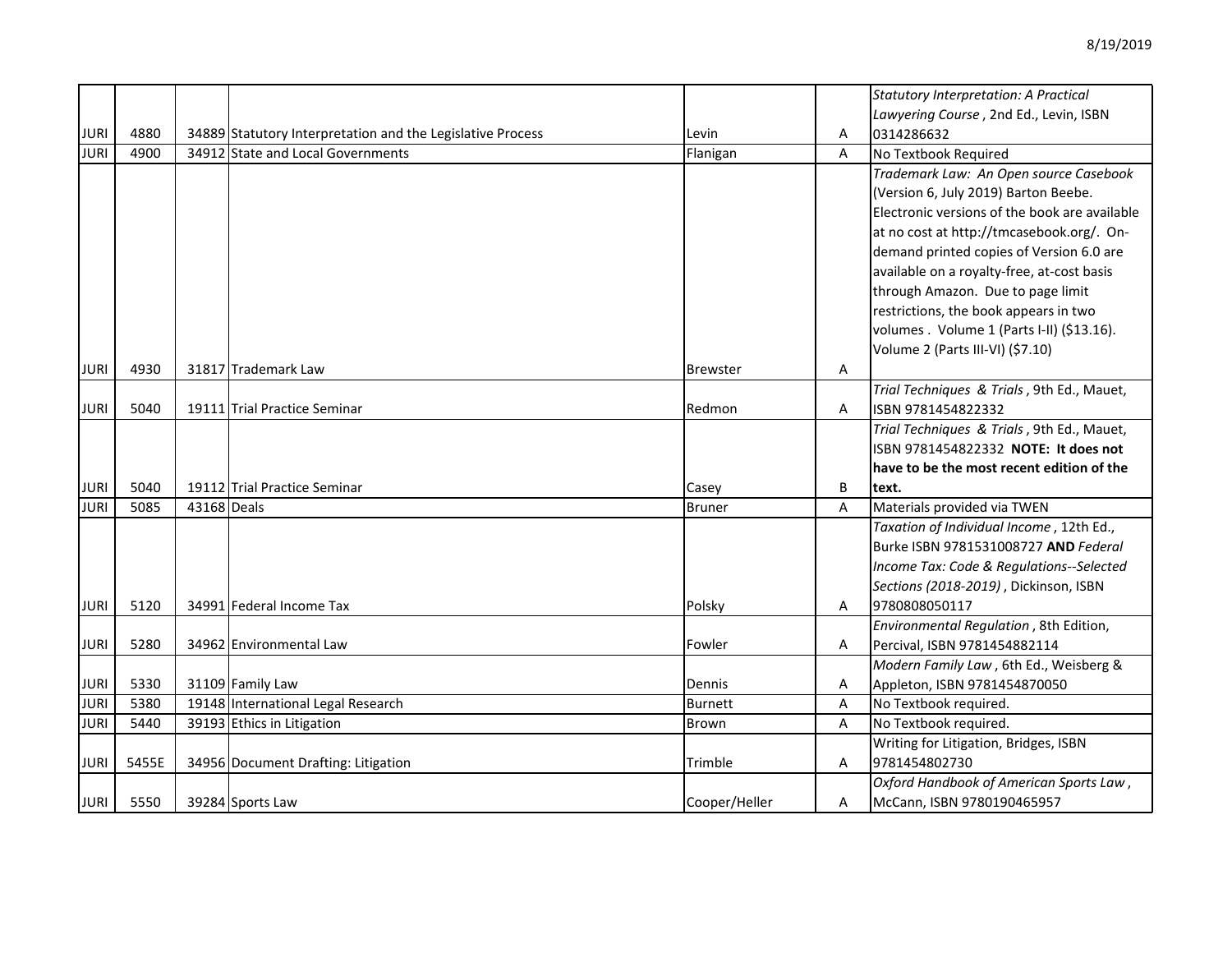|             |                    |            |                                                         |                   |                | Law of Class Actions & Other Aggregate        |
|-------------|--------------------|------------|---------------------------------------------------------|-------------------|----------------|-----------------------------------------------|
|             |                    |            |                                                         |                   |                | Litigation, 2nd Ed., Nagareda et al., ISBN    |
| <b>JURI</b> | 5560               |            | 43169 Complex Litigation                                | E. Burch          | A              | 9781609302702                                 |
|             |                    |            |                                                         |                   |                | Media Law: Cases and Materials, 9th Ed.,      |
| <b>JURI</b> | 5576               |            | 43202 Media Law                                         | West              | Α              | Franklin et al., ISBN 9781609304676           |
| <b>JURI</b> | 5590               |            | 43205 Special Topics in Education Law                   | Levin             | A              | No Textbook required.                         |
| <b>JURI</b> | 5595               |            | 39628 Fiduciary Law: Emerging Issues and New Directions | Gallanis/ Milot   | A              | No Textbook required.                         |
| <b>JURI</b> | 5595               |            | 43203 Cybersecurity                                     | Sumner            | B              | No Textbook required.                         |
| <b>JURI</b> | 5596               |            | 39278 Political Leadership and the Law                  | Chabliss/Knowles  | A              | No Textbook required.                         |
|             |                    |            |                                                         |                   |                | Public Health Law, 2nd Ed., Mariner, ISBN     |
| <b>JURI</b> | 5622               |            | 43170 Public Health Law                                 | Khan              | A              | 9780769868011                                 |
|             |                    |            |                                                         |                   |                | Fundamentals of Federal Income Taxation:      |
|             |                    |            |                                                         |                   |                | Cases and Materials, 19th Ed., Freeland, et   |
|             |                    |            |                                                         |                   |                | al., ISBN 9781640208520 AND Selected          |
|             |                    |            |                                                         |                   |                | Federal Taxation Statutes and Regulations,    |
|             |                    |            |                                                         |                   |                | 2019 Edition, Lanthrope, ISBN                 |
| <b>JURI</b> | 5640               |            | 39529 Timing in Federal Tax                             | Watson            | A              | 9781640208179                                 |
| <b>JURI</b> | 5646               |            | 31118 Internal Investigations                           | Conner            | A              | No Textbook required.                         |
|             |                    |            |                                                         |                   |                | Barbarians at the Gate, Burrough, ISBN        |
| <b>JURI</b> | 5665               |            | 19126 Business Ethics Seminar                           | Morgan/Rodrigues  |                | 9780061655555                                 |
|             |                    |            |                                                         |                   |                | International Environmental Law and Policy,   |
|             |                    |            |                                                         |                   |                | 5th Ed., Hunter et al., ISBN 9781609303211    |
|             |                    |            |                                                         |                   |                | AND International Environmental Law and       |
|             |                    |            |                                                         |                   |                | Policy Treaty Supplement, 2016, Hunter,       |
|             |                    |            |                                                         |                   |                | Salzman, & Zaelke, ISBN 9781609303976         |
| JURI        | 5750               |            | 43171 International Environmental Law                   | Durkee            | А              |                                               |
|             | <b>JURI Number</b> | <b>CRN</b> | <b>Clinics, Externships, and Practicums</b>             | <b>Instructor</b> | <b>Section</b> | <b>Textbook</b>                               |
| <b>JURI</b> | 4155S              |            | 35173 Appellate Litigation Clinic I                     | T. Burch          |                | No Textbook required.                         |
| <b>JURI</b> | 4216S              |            | 31055 Business Law Practicum                            | Tracy             |                | No Textbook required.                         |
| <b>JURI</b> | 5170S              |            | 35096 Criminal Defense Practicum I                      | Gabriel           |                | No Textbook required.                         |
| <b>JURI</b> | 4500S              |            | 35094 Criminal Defense Practicum II                     | Gabriel           |                | No Textbook required.                         |
| <b>JURI</b> | 5140S              |            | 39361 Family Justice Clinic                             | Scartz            |                | No Textbook required.                         |
|             |                    |            |                                                         |                   |                | Cook's Field Guide to Prosecution in Georgia, |
| <b>JURI</b> | 5160S              |            | 31091 Prosecution II                                    | Redmon            |                | Cook                                          |
| <b>JURI</b> | 5278S              |            | 39368 Practicum in Animal Welfare Skills                | Milot             |                | No Textbook required.                         |
|             |                    |            |                                                         |                   |                | Environmental Law & Policy, 4th Edition,      |
| <b>JURI</b> | 5289S              |            | 39381 Environmental Law Practicum                       | Fowler            |                | Salzman, ISBN 9781609303051                   |
| <b>JURI</b> | 5310S              |            | 31096 Capital Assistance Project                        | Nesset            |                | No Textbook required.                         |
| <b>JURI</b> | 5628S              |            | 31085 Community Health Law Partnership                  | Cade              |                | No Textbook required.                         |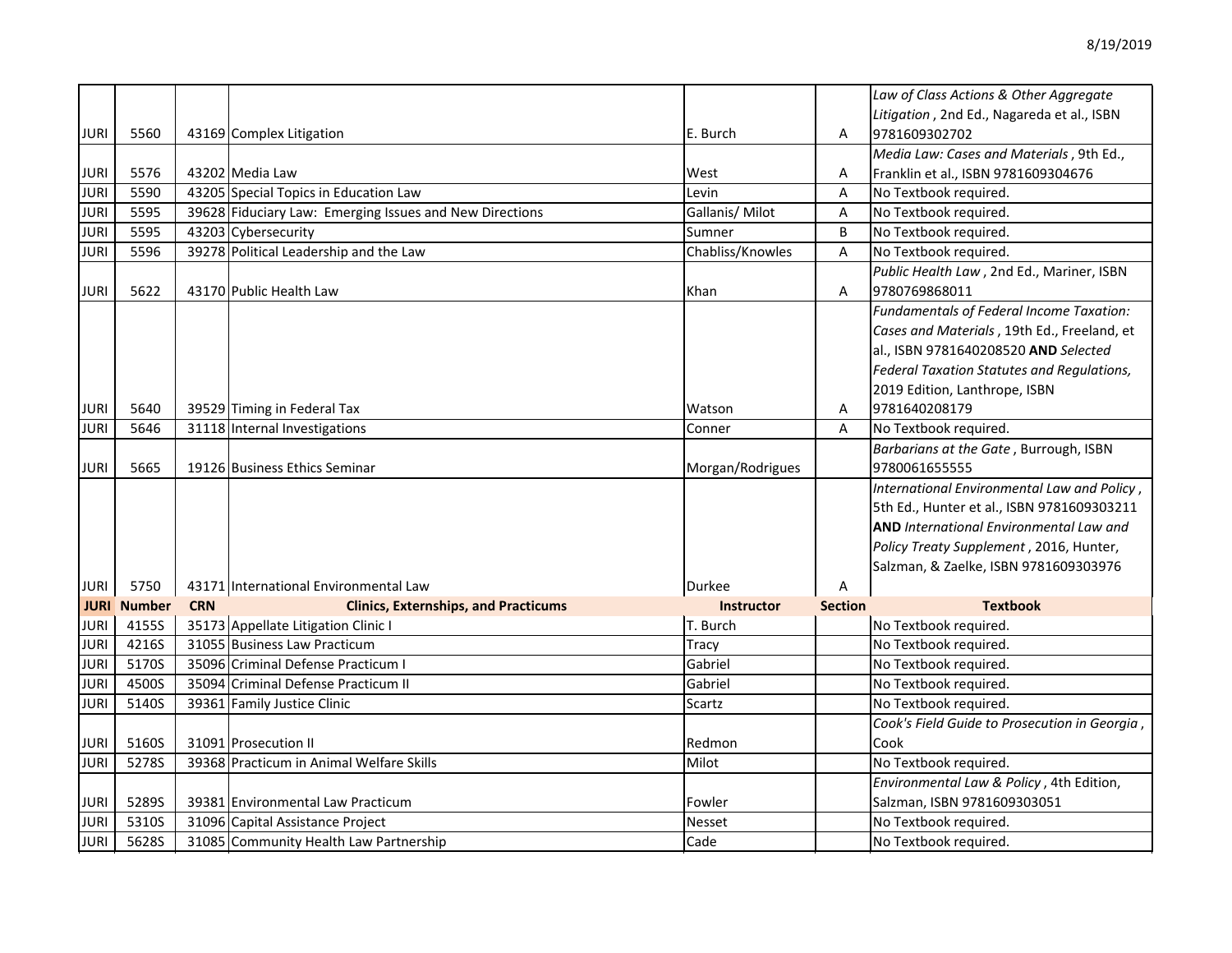| <b>JURI</b>                | 5690S         | 34871 Public Interest Practicum                                        | Grant                    |                | No Textbook required.                                                 |
|----------------------------|---------------|------------------------------------------------------------------------|--------------------------|----------------|-----------------------------------------------------------------------|
| <b>JURI</b>                | 5761S         | 31383 Child Endangerment and Sexual Exploitation                       | Hetherington             |                | No Textbook required.                                                 |
|                            |               |                                                                        |                          |                | Learning from Practice, 3rd Ed., Wortham et                           |
| JURI                       | 5970S         | 35105 Civil Externship I                                               | Grant                    |                | al., ISBN 9781634596183                                               |
| <b>JURI</b>                | 5963S         | 35107 Civil Externship II                                              | Grant                    |                | No Textbook required.                                                 |
| <b>JURI</b>                | 5968S         | 31088 Corporate Counsel Externship                                     | Morgan                   |                | No Textbook required.                                                 |
| <b>JURI</b>                | 5976S         | 31225 Mediation Practicum II                                           | Lanier                   |                | No Textbook required.                                                 |
| JURI                       | 5977S         | 39203 Veterans Legal Clinic                                            | Scherr                   |                | No Textbook required.                                                 |
|                            | <b>Number</b> | <b>CRN</b><br><b>Atlanta Semester in Practice</b>                      | <b>Instructor</b>        | <b>Section</b> | <b>Textbook</b>                                                       |
|                            |               |                                                                        |                          |                | American Criminal Procedure: Investigtive,                            |
| <b>JURI</b>                | 4460          | 43163 Criminal Procedure I                                             | Cook                     | B              | 11th Ed., Saltzburg, ISBN 9781683289883                               |
|                            |               |                                                                        |                          |                | Sports and the Law: Text, Cases, and                                  |
|                            |               |                                                                        |                          |                | Problems, 6th Ed., Weiler et al., ISBN                                |
| <b>JURI</b>                | 5550          | 43433 Sports Law                                                       | Altman                   | B              | 9781640202351                                                         |
|                            |               |                                                                        |                          |                | The Study of Law: A Critical Thinking                                 |
|                            |               |                                                                        |                          |                | Approach, 4th Ed., Currier & Eimermann,                               |
| <b>JURI</b>                | 6501          | 19861 Legal System of the United States (MSL section)                  | <b>Batten</b>            | A              | ISBN 9781454852223                                                    |
|                            |               |                                                                        |                          |                | Learning from Practice, 3rd Ed., Wortham et                           |
| JURI                       | 5981S         | 39364 Atlanta Civil Externship Semester in Practice I                  | Grant                    | Α              | al., ISBN 9781634596183                                               |
|                            | 5993S         | 39366 Atlanta Corporate Counsel Externship Semester in Practice I      | Morgan                   | Α              | No Textbook required.                                                 |
| JURI                       |               |                                                                        |                          |                |                                                                       |
|                            | <b>Number</b> | <b>CRN</b><br><b>LLM/MSL Courses</b>                                   | <b>Instructor</b>        | <b>Section</b> | Textbook                                                              |
|                            |               |                                                                        |                          |                | The Civil Law Tradition, 3rd Edition,                                 |
|                            |               |                                                                        |                          |                | Merryman, ISBN 9780804755696 AND                                      |
|                            |               |                                                                        |                          |                | United States Legal System, 3rd Edition,                              |
| <b>JURI</b>                | 7501          | 19859 Legal System of the United States (LLM section)                  | Doty                     | Α              | Johns, ISBN 9781611630107                                             |
|                            |               |                                                                        |                          |                | Legal Writing & Analysis, 4th Edition,                                |
| <b>JURI</b>                | 7009          | 39788 LLM Legal Writing and Research                                   | <b>Nesset</b>            | Α              | Edwards, ISBN 9781454857983                                           |
|                            |               |                                                                        |                          |                | The Study of Law: A Critical Thinking                                 |
|                            |               |                                                                        |                          |                | Approach, 4th Ed., Currier & Eimermann,                               |
| JURI                       | 6501          | 39794 Legal System of the United States (MSL section)                  | Hale                     | B              | ISBN 9781454852223                                                    |
|                            | <b>Number</b> | <b>CRN</b><br><b>Undergraduate Courses</b>                             | <b>Instructor</b>        | <b>Section</b> | <b>Textbook</b>                                                       |
| <b>JURI</b>                | 3233          | 39387 Foundations of American Law                                      | Turner                   | Α              | No textbook required                                                  |
| <b>JURI</b>                | 3500          | 39789 Undergraduate Mock Trial                                         | Lutton / Mink            | Α              | Nn textbook required                                                  |
| JURI                       | 3627          | 43456 Mental Health Law                                                | Scherr                   | A              | No textbook required                                                  |
|                            |               |                                                                        |                          |                | Criminal Procedure: Investigation, 3rd Ed.,                           |
| <b>JURI</b>                | 2300          | 43455 Constitutional Criminal Procedure                                | Cook                     | Α              | Chemerinsky, ISBN 9781454882992                                       |
| <b>JURI</b>                | 2400          | 43454 Introduction to Global Governance                                | Cohen                    | Α              | No textbook required                                                  |
| <b>JURI</b><br><b>JURI</b> | 2216S         | 43441 Business Law Practicum<br>43451 Legal Aspect of Entrepreneurship | Tracy<br>Striepe/Wolfson | Α              | No textbook required<br>This class will be using a free, online text. |